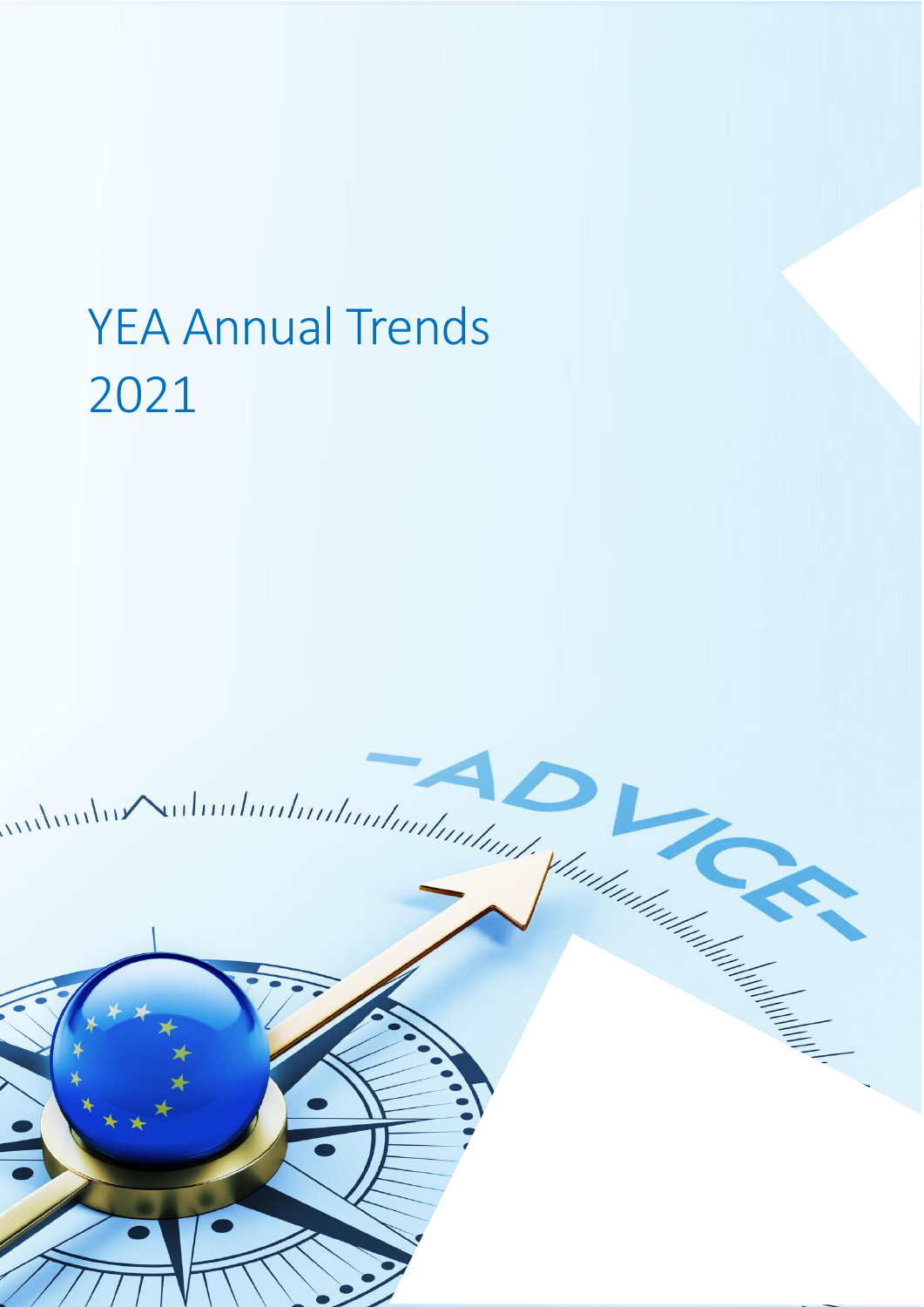# **CONTENTS**

| 2.2.1 Residence: family rights (1,839 enquiries in 2021, representing a decrease by comparison with |
|-----------------------------------------------------------------------------------------------------|
|                                                                                                     |
| 2.2.3 Other recurring and country specific problems linked to entry and residence  13               |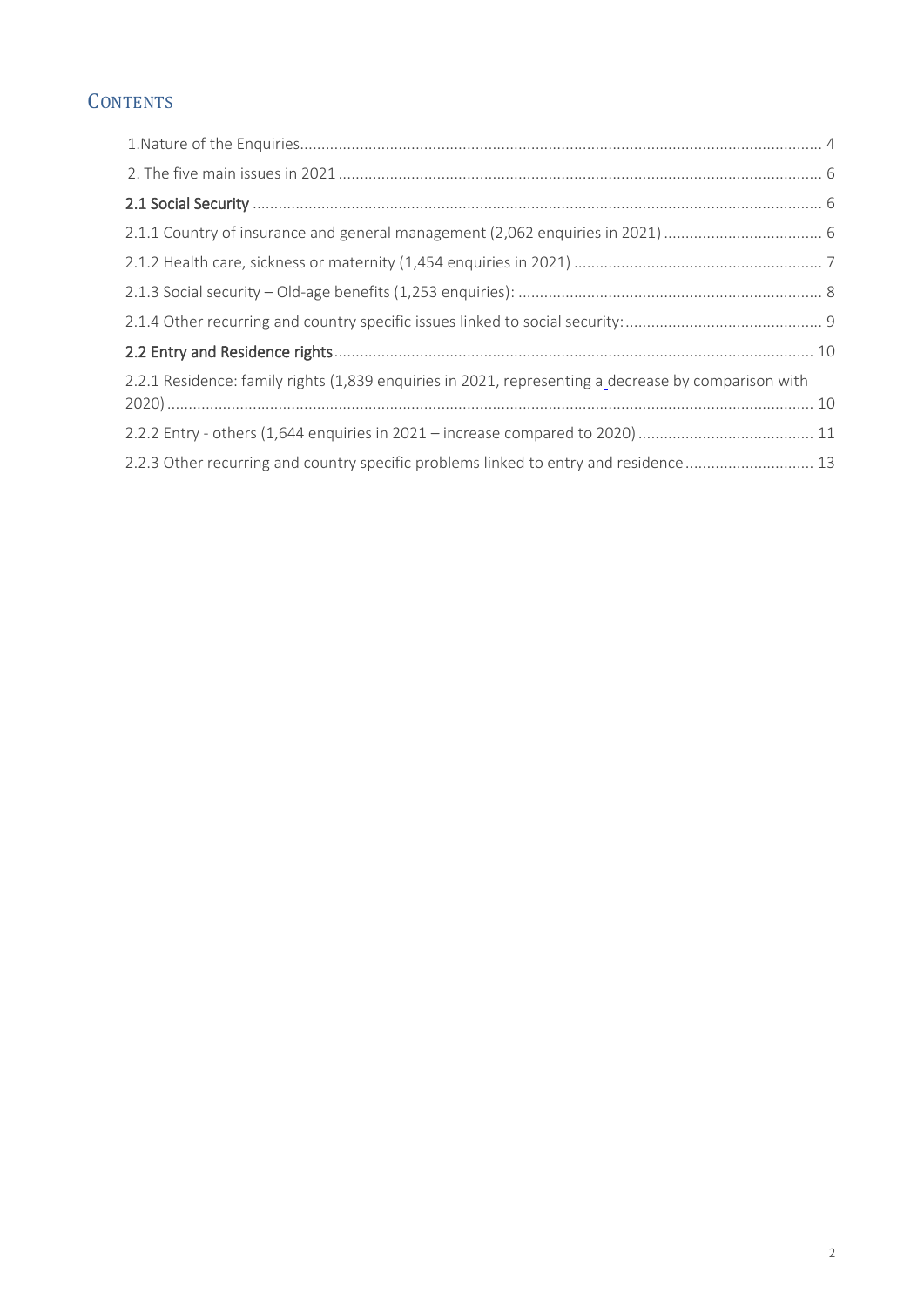## Introduction

Your Europe Advice (YEA) is an EU legal advice service available to citizens and businesses. The service is managed by the European Citizen Action Service (ECAS) under contract with and on behalf of the European Commission.<sup>1</sup> It consists of a team of 59 lawyers who respond to citizens in all 24 official EU languages and are familiar with both EU and national laws in all EU Member States.

YEA legal experts replied to 19,002 enquiries during 2021 which represents a decrease of 24% compared to 2020, it could be due to the COVID-19 crisis, which had a serious impact on the movement of citizens and businesses within the EU.

The enquiries provide an insight into the problems experienced by EU citizens and businesses regarding their personal EU rights, including freedom of movement.

ECAS produces quarterly feedback reports based on the most interesting cases<sup>2</sup> handled by YEA. These reports are used to highlight ongoing issues encountered in the Internal Market.

The YEA Annual Trends are based on the 2021 figures extracted from the database of all enquiries and the 2021 quarterly feedback reports. YEA uses a classification system that groups enquiries together under various topics.

The "practical conclusions and suggestions from ECAS" are ECAS's personal opinions and do not necessarily correspond with the views of the European Commission.

<sup>&</sup>lt;sup>1</sup> Further information on Your Europe Advice can be found here: http://europa.eu/youreurope/advice/about\_en.htm

<sup>&</sup>lt;sup>2</sup> A YEA case is considered "interesting" if it represents an infringement, misapplication or ignorance of EC law, a grey area in EC law or an objective difficulty for citizens to obtain necessary information in order to exercise their rights.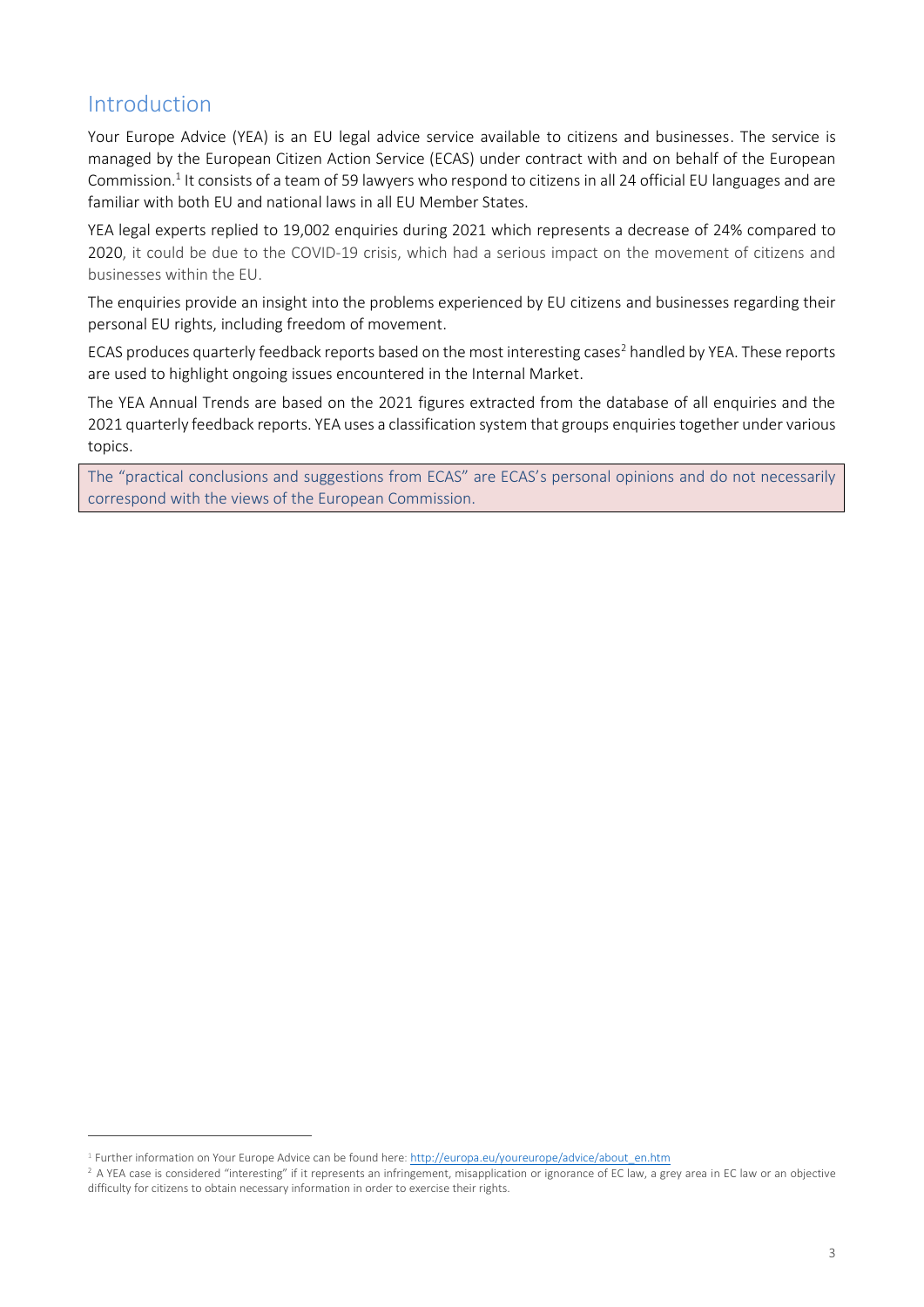# <span id="page-3-0"></span>1. Nature of the Enquiries

In 2021, the COVID-19 crisis had an enormous impact on the movement of citizens and businesses within the EU. A variety of restrictions to free movement of persons were introduced during the COVID-19 outbreak, such as closure of borders, border checks, lockdowns, quarantines, etc. These measures had the consequence of either preventing or hindering the exercise of free movement of persons.

Citizens faced obstacles imposed not only by national administrations, but also by private entities. Many citizens were well informed but unable to find any remedy for their situation.

In 2021, the most important topics, in terms of the number of received enquiries, were social security, residence and entry procedures. YEA received a higher number of social security enquiries (26%), mainly because of the COVID-19 crisis which had an impact on all the European social security systems and Brexit as the situation regarding the law applicable to social security coordination after 31 December 2020 remained unclear for many EU and UK citizens.



Figure 1: Source YEA Database



Figure 2: Source YEA Database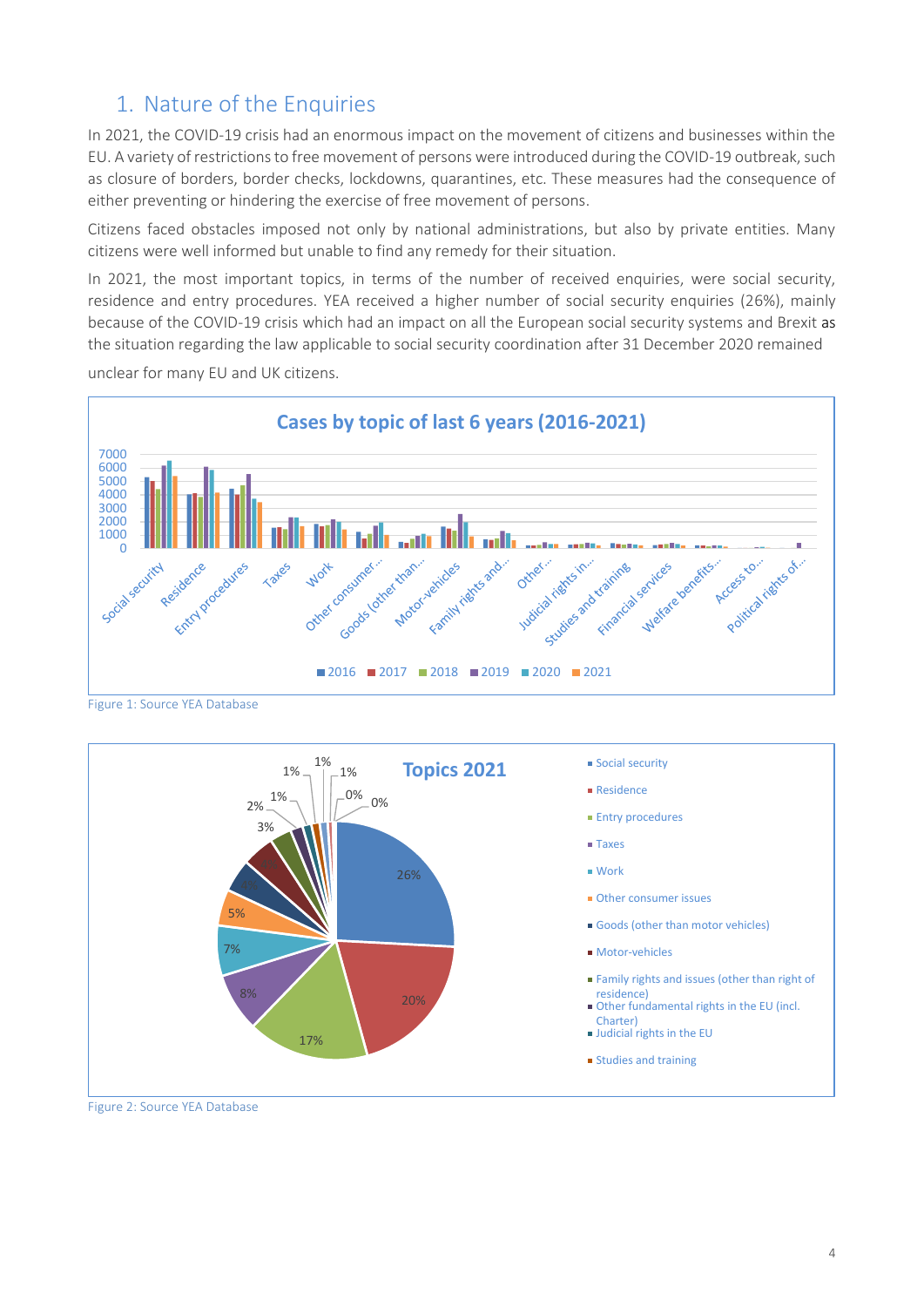YEA received enquiries from citizens from all 27 EU countries and from Norwegian, Icelandic and third country family members of EU citizens, while 11% of enquiries were from third country nationals. YEA received fewer questionsfrom British citizens (-6%) compared to previous years due to Brexit. There was a significant increase in enquiries from Italian (10% compared to 2020) and German (8% compared to 2020) citizens.

The enquiries received related to all 27 Member States, as well as Norway, Iceland and Liechtenstein. YEA received less enquiries related to the UK compared to 2020 (the UK is now in 7th position compared to 5th position last year) a logical consequence of Brexit. There was an increase in the number of enquiries related to Germany, Spain, Italy and France.



Figure 3: Source YEA Database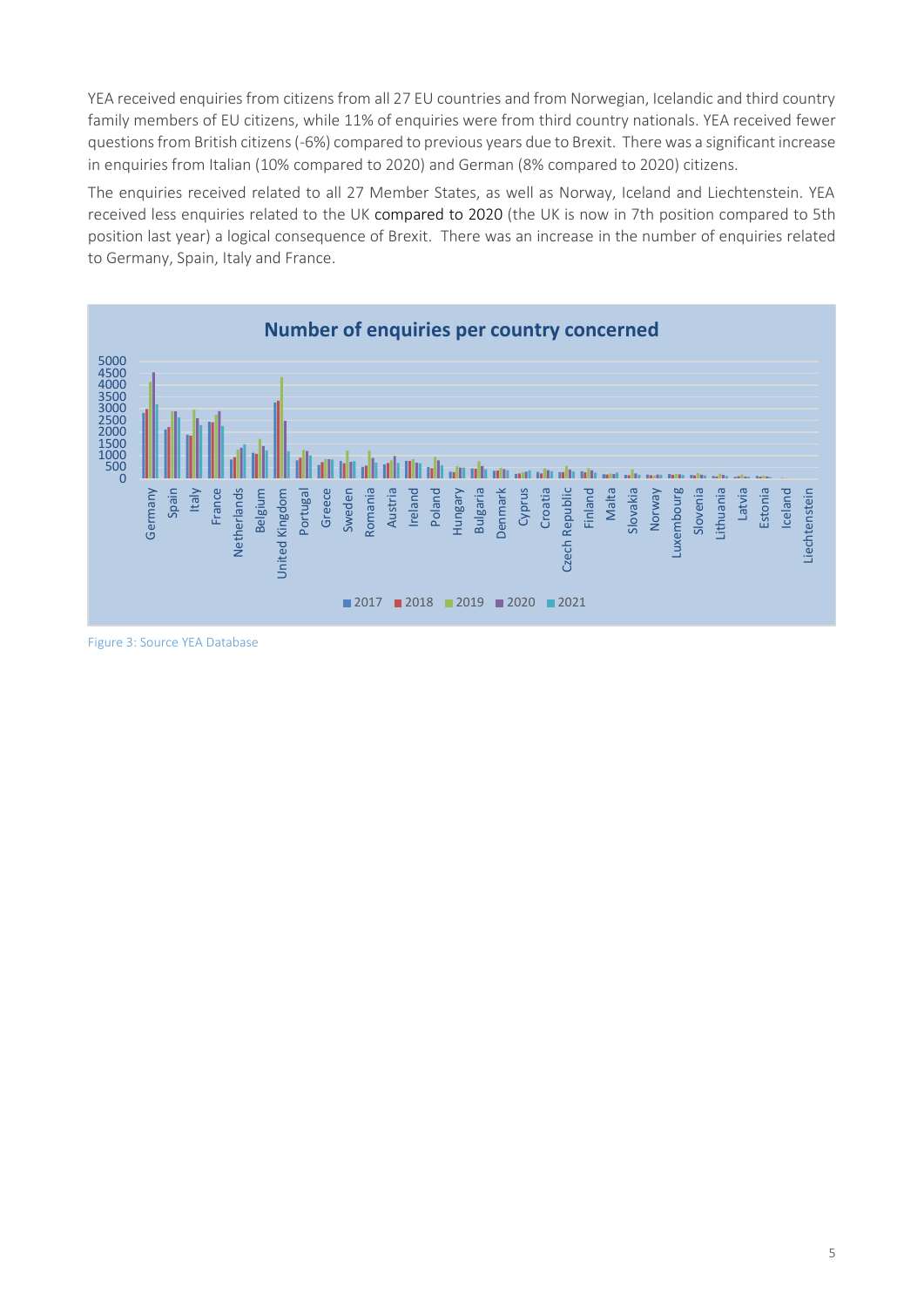# <span id="page-5-0"></span>2. The five main issues in 2021

Each topic is divided into sub-topics. In 2021, three out of the five most important sub-topics related to social security:

- 1. Social security country of insurance & general management: 2,062 enquiries
- 2. Residence family rights: 1,839 enquiries
- 3. Entry- others: 1644 enquiries
- 4. Social security Health care, sickness, or maternity: 1,454 enquiries
- 5. Social security -Old age benefits: 1,253 enquiries

## <span id="page-5-1"></span>2.1 Social Security

Social security has always been one of the most important topics. In 2021, YEA received proportionately more enquiries related to this topic. The ongoing COVID-19 pandemic is challenging for social security systems as healthcare, unemployment insurance and pensions, among others, are under pressure. National social security systems play a leading role in supporting insured persons, healthcare professionals and the economy at large. In an EU context, the coordination of social security systems has also been impacted. Tele-working and digital work, although not new phenomena, grew exponentially during the COVID-19 pandemic and lockdown restrictions. The pandemic also impacted workers' mobility.

### <span id="page-5-2"></span>2.1.1 Country of insurance and general management (2,062 enquiries in 2021)

Articles 11 and 13 of Regulation (EC) No. 883/2004 provide that EU citizens are covered by the legislation of only one country at a time. The Member State in which a citizen pursues gainful activity is competent for social security coverage. Specific rules are provided for certain categories of workers, such as civil servants, who can be insured in the Member State of the employing administration and workers who are employed or selfemployed in several EU countries. However, the complexity of the rules; lack of information and training of the national authorities; and insufficient co-ordination between Member States often make it difficult to determine which Member State is competent. Citizens do not know where to pay social security contributions when they work in two countries, live in one country and work in another, or retire in a different country. Some Member States refuse to accept responsibility and declare that they are not competent even when they are. Others declare themselves competent when they are not. This is a recurring issue and concerns most EU countries. The Court of Justice of the EU has consistently held that the purpose of the rules on the coordination of social security is to prevent citizens from losing their protection when exercising their right to free movement in the EU.<sup>3</sup> Yet, citizens continue to experience problems in maintaining social security coverage when they move from one country to another and encounter a persistent lack of co-operation between national authorities.

During 2021, COVID-19 and Brexit exacerbated existing problems.

The COVID-19 crisis has caused far-reaching changes over a very short period. Public health measures designed to reduce the spread of COVID-19 included the active encouragement or obligation to tele-work for those workers in a position to do so. This often resulted in a change in the applicable social security legislation.

A number of enquiries show that the situation regarding the law applicable to social security coordination after

<sup>3</sup>C‑2/89 *Kits van Heijningen*, para 12: *"Those provisions are intended not only to prevent the simultaneous application of a number of national legislative systems and the complications which might ensue, but also to ensure that the persons covered by Regulation No. 1408/71 are not left without social security cover because there is no legislation which is applicable to them."* See also Case C-196/90 *De Paep*, para 18; Case C-619/11 *Dumont de Chassart*, para 38; Case C-140/12 *Brey*, para 40.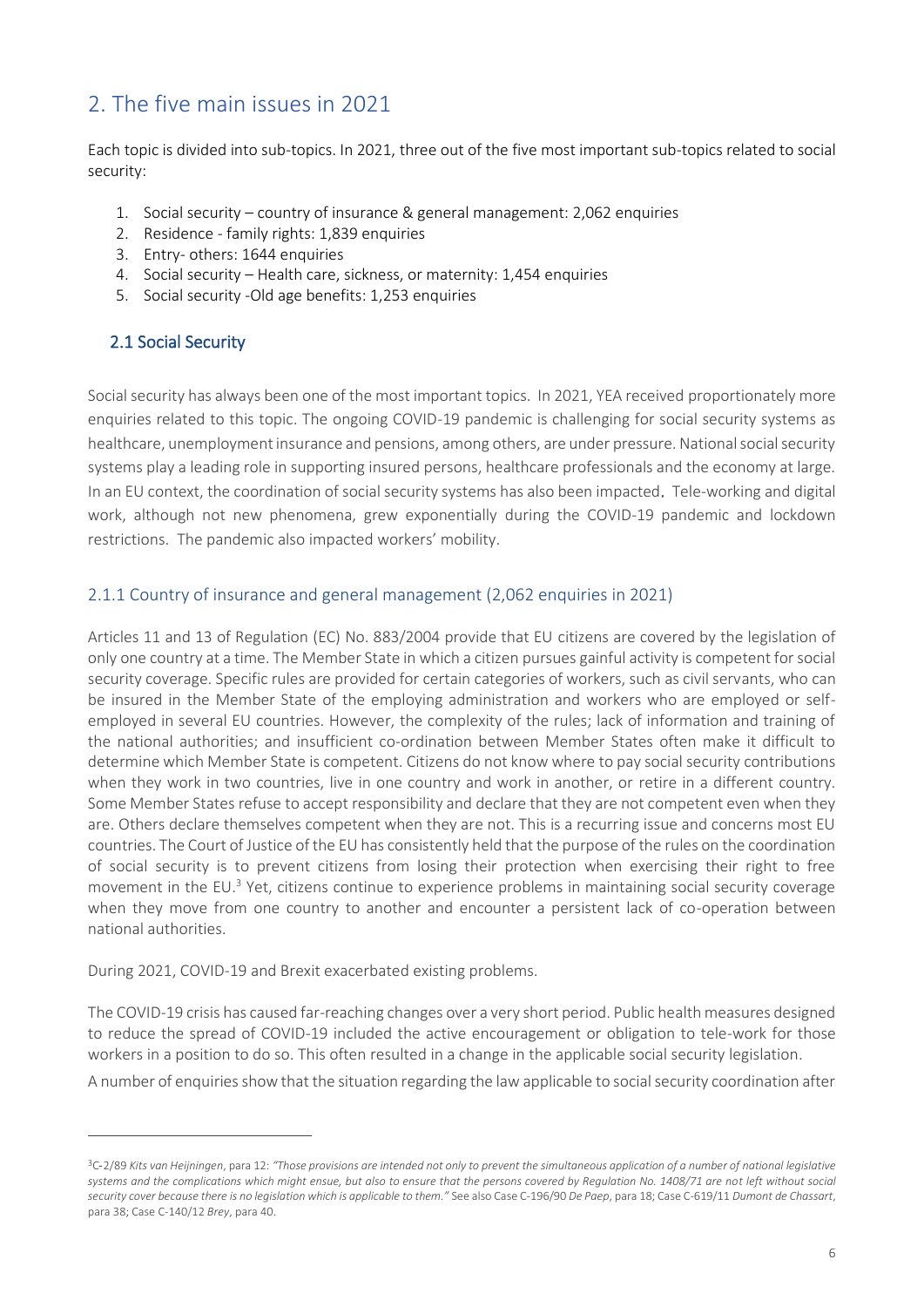31 December 2020 remained unclear for many EU and UK citizens and relevant information was difficult to locate.

#### Examples:

A Polish citizen living in Poland, close to the Czech border, was working in Czechia. She used to commute to work at least twice a week. Due to the COVID-19 pandemic, she was required to tele-work from Poland, her Member State of residence. She was concerned that this requirement might impact her social security insurance, but was unable to find relevant information.

A Finnish company recruited a Belgian citizen based in Germany. The citizen was unwilling to move to Finland because of the COVID-19 situation and proposed to work remotely from Berlin. The Finnish employer was required to pay social security contributions to Germany. However, they were unable to obtain relevant information from the competent German authorities.

The French authorities refused to accept a Form S1 issued to a British national resident in France since 2004 who was a beneficiary of the Withdrawal Agreement. The local authorities were not trained and were unable to advise on the consequences of the Withdrawal Agreement.

An Italian citizen who had been working in the United Kingdom began working remotely in Italy during the Covid-19 pandemic. She was unable to return to the United Kingdom before the end of the transition period and queried her social protection status.

A Spanish citizen living in Spain previously worked in France and Belgium and was in receipt of a pension from both countries. He was unable to obtain information as to which country was responsible for providing healthcare. The authorities in each country provided contradictory advice.

A pregnant Belgian citizen with employment contracts in Poland and Belgium, was residing in Belgium with her partner. She paid double contributions and was affiliated to both the Polish and Belgian systems. She was unable to find information on the competent country to pay her maternity benefits.

#### Practical conclusions and suggestions from ECAS:

Administrative cooperation between national authorities must be improved. Regulation (EC) No. 883/2004 on the coordination of social security schemes provides for this. National authorities must be trained in the applicable social security rules when citizens move within the EU.

Requests for information should be attended to without delay and, in any event, within three months. In exceptional situations, when it is not possible to respond within three months, the competent authority should indicate deadlines and provide updates.

#### <span id="page-6-0"></span>2.1.2 Health care, sickness or maternity (1,454 enquiries in 2021)

The provisions of Regulation (EC) No. 883/2004 are based on the notion that insured persons and their family members are to receive health insurance benefits and maternity or paternity benefits regardless of their circumstances and where they reside. EU citizens have the right to access healthcare in any EU country and to be reimbursed for care abroad by their home country. Decision 2003/751/EC introduced the European Health Insurance Card (EHIC), which enables EU citizens to effectively access healthcare in other Member States.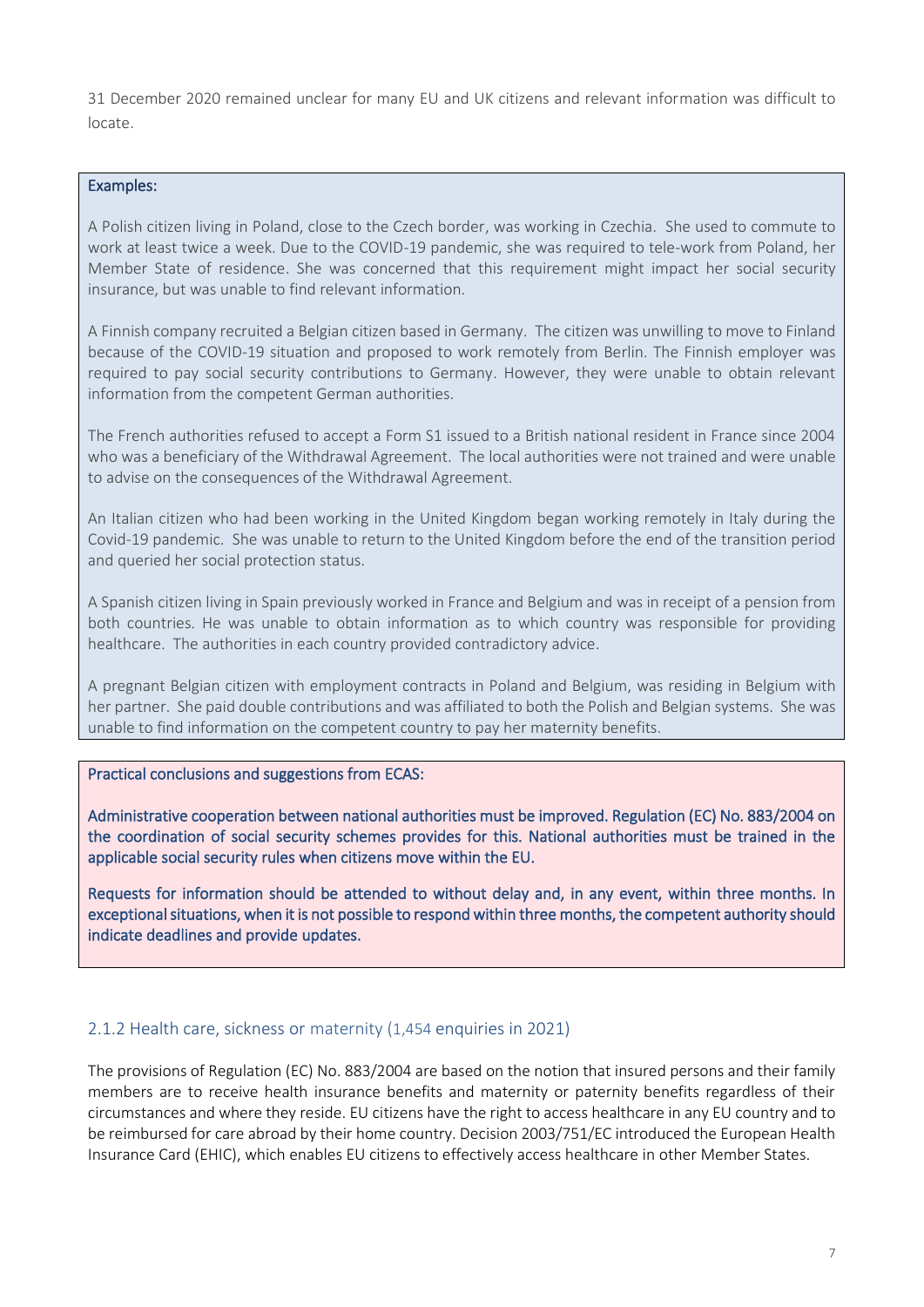As in previous years, a significant number of enquiries received by YEA reported obstacles concerning accessing healthcare and receiving sickness or maternity benefits. Citizens experienced issues with recognition and coverage of the EHIC; lack of knowledge of the applicable legal framework; and difficulties in obtaining the Form S1 when moving to another Member State. These obstacles and delays can have a negative impact on citizens' mobility and their health and can also place them in difficult financial situations. These recurrent issues have been aggravated by COVID-19. YEA received a significant number of enquiries related to Covid-19 vaccinations. Some citizens experienced serious difficulties in obtaining vaccinations when they stayed in another country. Many citizens had difficulties obtaining EU Digital COVID certificates.

#### Examples:

A Hungarian citizen living in Hungary was in receipt of a pension from Austria where she was insured. She wished to have her vaccination in her country of residence, but was refused by the Hungarian authorities and was unable to travel to Austria due to the COVID situation.

An Italian citizen living in the Netherlands received his first COVID vaccination in Italy and the second in the Netherlands. Neither the Dutch nor the Italian administration would issue an EU Digital COVID certificate to her.

A pregnant Slovak national insured in Spain got stuck in Slovakia due to the pandemic and was refused healthcare under her EHIC. Medical care related to pregnancy is necessary healthcare, provided her stay in the host country was not deliberate to receive benefits-in-kind.

An Italian citizen became ill during his stay in France when visiting his daughter. As he was unable to return to Italy for treatment during the pandemic, he was treated in a French hospital for 20 days and then underwent rehab in a separate clinic. After his death, his daughter received a bill for 25.000€ even though her father had presented his EHIC prior to treatment.

#### Recommendation:

Raise awareness among citizens and national authorities about how to use a EHIC to obtain healthcare cover and raise awareness of patients' rights to reimbursement (independently of possession of an EHIC) for crossborder healthcare to ensure that everyone who needs care knows their options.

#### <span id="page-7-0"></span>2.1.3 Social security – Old-age benefits (1,253 enquiries):

In 2021, YEA received many enquiries related to old age pension. This was partially attributable to the consequences of Brexit. Citizens were afraid that they would miss out on their pensions even though they had made contributions. In general, this is an area where the lack of cooperation between Member States is particularly visible.

Article 6 of Regulation (EC) No. 883/2004 recognises the principle of aggregation of periods, which means that when competent authorities are considering a claim for benefits in one Member State, they must consider periods of insurance, employment, self-employment and residence in another Member State. Some enquiries demonstrate the difficulties that citizens experience in receiving clear and correct information about the aggregation of periods of insurance in different Member States. Article 7 of Regulation (EC) No. 883/2004 provides that pension payments should not be subject to any reduction, amendment, suspension, withdrawal or confiscation because the beneficiary or the members of his/her family reside in a Member State other than that in which the institution responsible for providing benefits is situated. A persistent lack of cooperation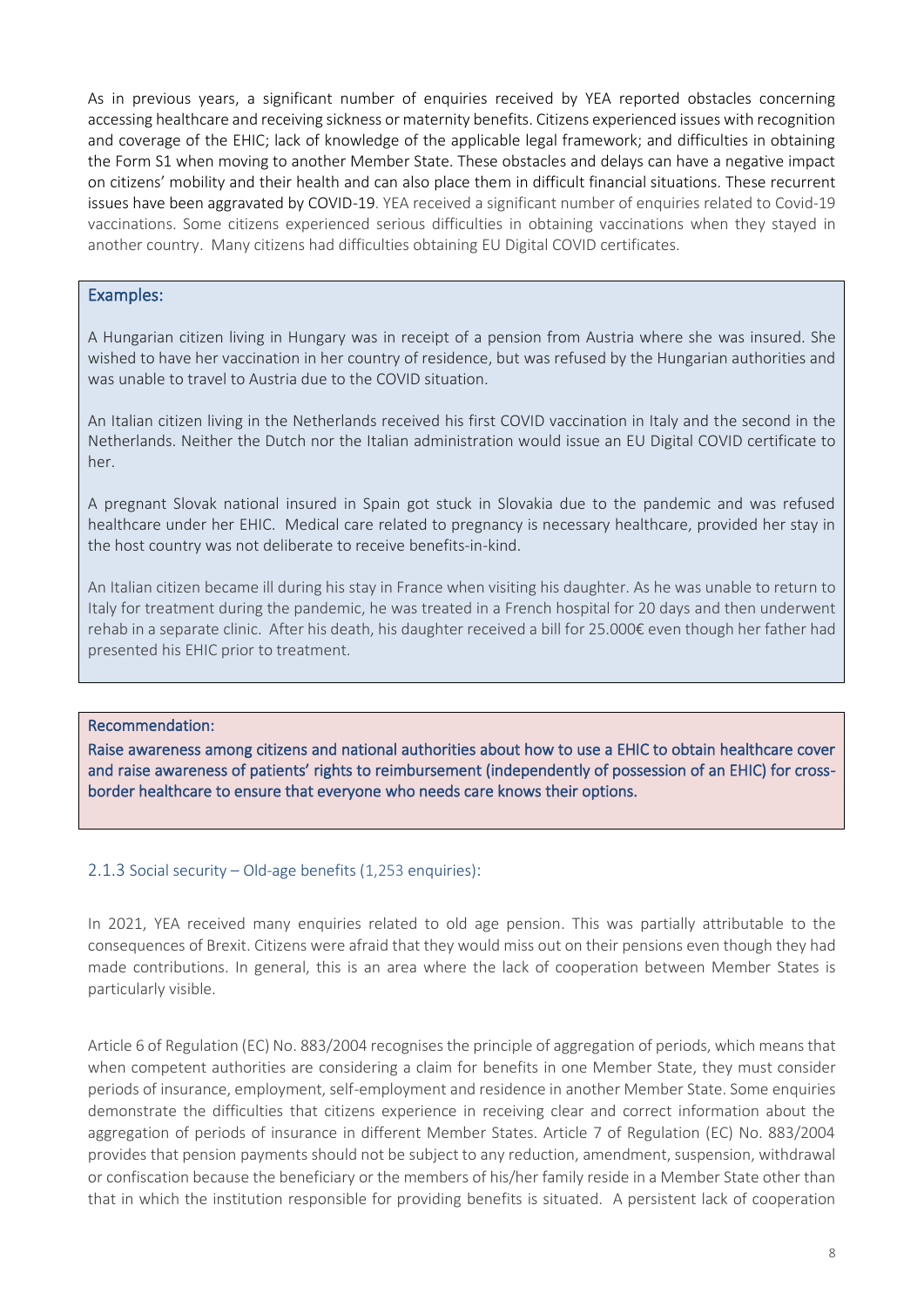between national authorities, despite the obligation of cooperation imposed by the Regulation, may have serious consequences on the lives of citizens who experience problems and delays in claiming the pension rights they have acquired in different EU countries and are sometimes left without income. This is a common issue encountered in most EU countries.

#### Examples:

#### - Most Brexit related enquiries were "basic" and were mainly requests for information:

A British citizen living in the UK had worked in Germany from 2010 to 2013, paying social security contributions. He queried if his pension contributions in Germany were lost or whether they might be recognised in the UK. The citizen experienced difficulties in obtaining information on the consequences of the Withdrawal Agreement following the departure of the UK from the EU.

A Belgian citizen worked for 20 years in Belgium, 7 years in the UK and 3 years in France. He was incorrectly advised by the Belgian pension service that the years worked in the UK were ineligible for a pension.

A dual Irish/British national living in the UK in receipt of a UK pension was considering moving to the Netherlands in the future. He queried which country would be responsible for his healthcare costs under the EU/UK Trade and Cooperation Agreement.

#### - Other old age benefits enquiries:

An Austrian citizen who previously worked in Bulgaria was experiencing problems in receiving her pension regularly from Bulgaria. At three-month intervals, she was required to obtain confirmation from Vienna that she was still alive. This was last confirmed on  $5<sup>th</sup>$  May 2021 and forwarded to the Bulgarian authorities. However, she was still awaiting payment of her pension in the final quarter of 2021.

An Italian citizen worked for 2 years in Germany and then in Italy for more than 41 years. He wished to apply for a pension in Italy but the local Italian social security institution was unsure how to treat the 2 years worked in Germany.

A retired Finnish citizen was residing in Finland. He claimed pensions from Belgium and France. The Finnish authorities contacted the Belgian and French social security bodies. However, six months later, neither had responded.

#### Recommendations:

Pensioners need quality information both from the sending country before departure and the receiving country upon and after arrival. The obligation of communication and cooperation between Member States as stated in Article 76 of Regulation (EC) No. 883/2004 should be reinforced by the European Institutions.

#### <span id="page-8-0"></span>2.1.4 Other recurring and country specific issues linked to social security:

As in previous years, YEA received cases showing that the Romanian authorities do not recognise proof of health insurance contributions in another Member State (such as the Form S1). Citizens are not even asked to prove that they were subject to another Member State's social security system. The Romanian authorities do not accept portable documents issued by other Member States. In practice, this means that some Romanian citizens are obliged to pay health insurance contributions twice. The Romanian authorities also refuse to issue the relevant forms and EHICs to EU citizens.

#### Example:

A retired Romanian citizen was residing in Belgium. She received a CRDS Romanian passport (domiciled abroad). She sought medical assistance in Belgium as a Romanian pensioner on presentation of Form S1. However, the Romanian authorities advised her that she was no longer entitled to Form S1 because she was no longer resident in Romania, even though she was in receipt of a pension from Romania.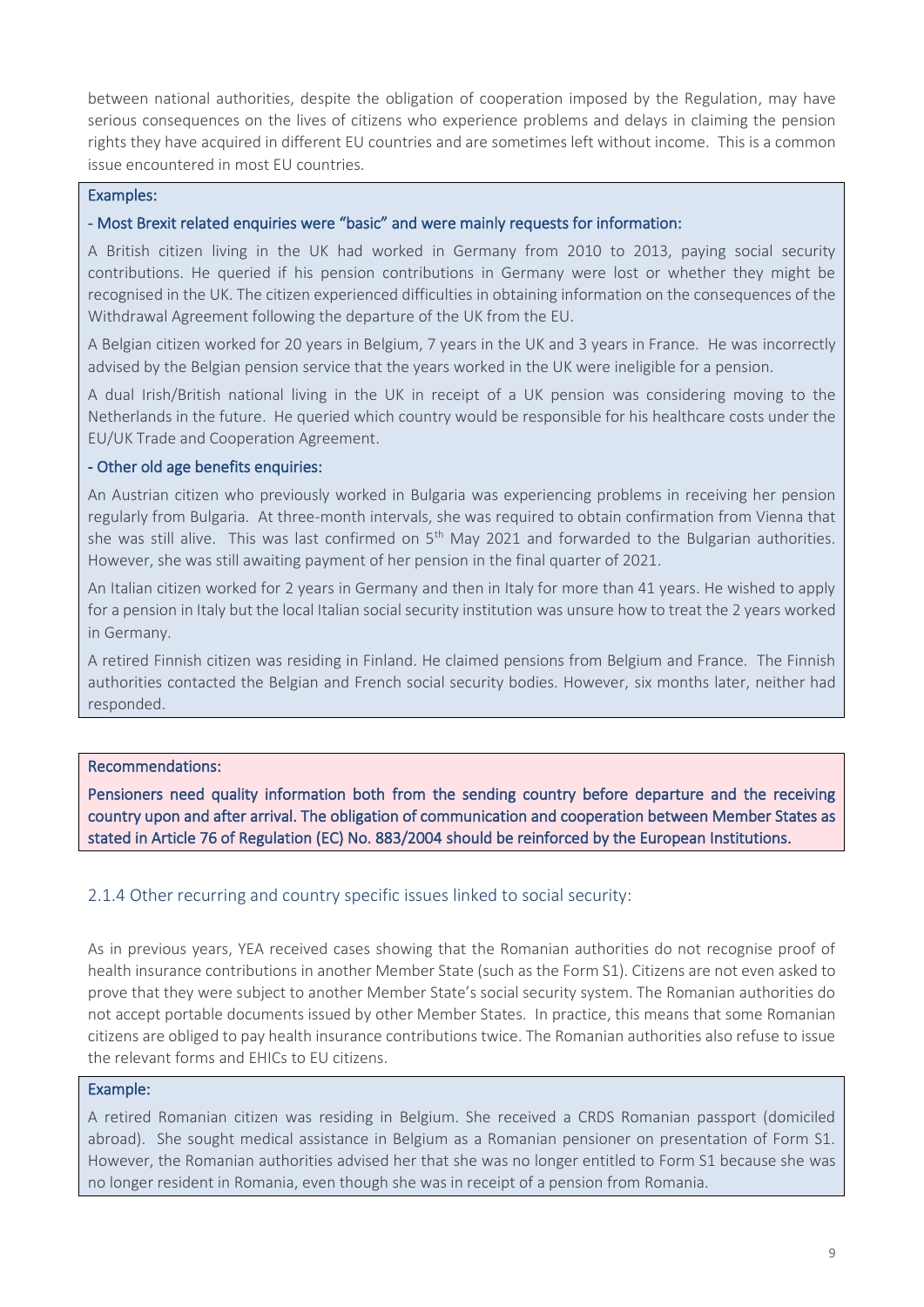YEA continues to receive cases concerning the right of residence which, under Directive 2004/38/EC, is subject to proof of health insurance to ensure that citizens do not become a burden on the social assistance system of the host Member State during their period of residence. While this proof can be demonstrated by several means, e.g., health insurance card, private health insurance, some Member States refuse to recognise any form other than the S1 form<sup>4</sup>. For many years, this has been an issue in Sweden, but it is a recurring problem in Bulgaria, Denmark, France, Romania, Germany. It also impacts on the issue of EU Digital COVID Certificates to EU citizens who have not yet obtained a residence document.

#### Examples:

An Italian citizen who had previously resided in the UK was unable to register in Sweden. She was a student in the UK and had a European Health Insurance Card rather than a Form S1 as required by the Swedish authorities. She was unable to find private insurance acceptable to the tax agency.

A French citizen residing and working in Sweden was vaccinated twice in Sweden but was unable to obtain an EU Digital COVID certificate because he had not yet obtained his personal number.

#### Recommendations:

The EHIC (European Health Insurance Card) should be recognised in each EU country as evidence of comprehensive healthcare cover.

Private health insurance taken out by citizens should, in practice, be accepted as evidence of comprehensive health insurance.

#### <span id="page-9-0"></span>2.2 Entry and Residence rights

## <span id="page-9-2"></span><span id="page-9-1"></span>2.2.1 Residence: family rights (1,839 enquiries in 2021, representing a decrease by comparison with 2020)

Under Directive 2004/38/EC, EU citizens' family members are included in the scope of the right of free movement if they are dependents of an EU citizen. The right is limited to the host EU country, in which the EU citizen is exercising Treaty rights (by living, working, or studying there). A family member is defined as a spouse or registered partner, children under 21 or those who are older than 21 but still dependent (e.g., students supported by their parents) or the dependent parent(s) (of the EU citizen or a partner). There is a second category of extended family members who are not included in the definition of family members under this Directive, and who therefore do not enjoy an automatic right of entry and residence in the host Member State. They should be examined by the host Member State on the basis of its own national legislation. This category includes dependent relatives (e.g., siblings), dependent household members and unmarried or unregistered partners in a "durable relationship".

Most EU citizens who contact YEA know about their free movement rights but are worried about a family member (economically dependent EU citizen, or non-EU citizen). In some Member States, there is a general lack of information on the right of residence for family members. Citizens experience numerous bureaucratic impediments to getting their rights recognised. These include having to prove a durable relationship (for which no definition has been provided) or 'legalise' marriage certificates to obtain a residence card. Applicants for residence cards may also have to prove they have sufficient resources or may be subjected to language requirements. They may have their passport retained by national authorities until the residence card is issued.

<sup>4</sup> The S1 form is a certificate of entitlement to healthcare if an EU citizen doesn't live in the country where he/she is insured. It is useful for posted workers, cross-border workers, pensioners and civil servants and their dependants.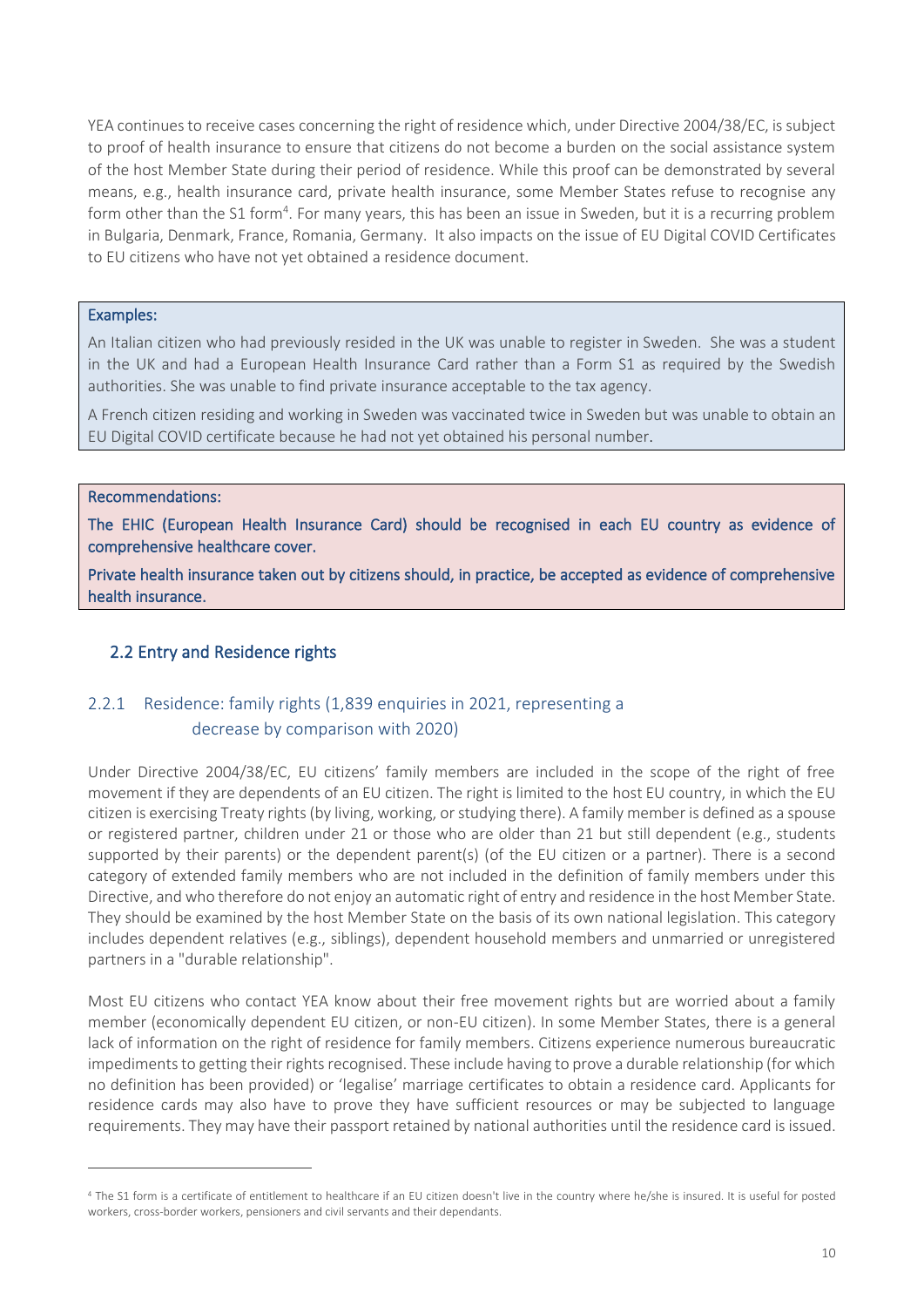Restrictions have also been placed by Member States on their own nationals returning home with family members after exercising free movement rights. These are common issues encountered in most EU countries. In 2021, Brexit has also had a bearing on the questions received. Citizens wanted to know the implications and impact of Brexit on the residence rights of their family members. National authorities are unfamiliar with rights deriving from the Withdrawal Agreement. The COVID-19 crisis has further complicated and delayed resolution of these issues.

#### Examples:

The Pakistani spouse of a Polish national was waiting for three years for a response from the Irish authorities to his application for retention of residence following his divorce.

Bangladeshi citizens had been residing in Portugal for five years before the end of the transition period as dependent direct relatives of a British resident. They applied for extension of their residence cards. They were told that the cards would be issue within seven to ten working days. No residence cards were issued. After contacting the authorities about the delay, they were told that as they were dependents of a British citizen and since UK had left EU, this would now take time.

A Dutch citizen proposed to take up residence in Italy with his Vietnamese wife. He was advised by the local Italian authorities that he could not register as he did not work or pay taxes there. He was not asked if he had sufficient resources to support himself or health insurance. The authorities also indicated that his wife should apply for a residence permit from the Dutch Consulate as she was in possession of a Schengen visa from the Netherlands.

The Thai wife of a Belgian citizen, permanently resident in France, experienced delays in obtaining a residence card there. When she gave birth, she had no social security cover and was subsequently issued with only a one-year residence card.

#### Practical conclusions and suggestions from ECAS:

Member States should ensure that national legislation is clear and sufficiently detailed to guarantee attainment of the Directive's objectives. If necessary, national laws should be supplemented by adequate administrative guidelines providing clear instructions on the application of the Directive.

The definition of "durable relationship" should be harmonised and Member States' authorities and national administrations should be trained to appropriately apply the rules. It should also be clear for the administrations that non-EU family members are not required to leave the host Member State and re-apply for an entry visa simply because the residence card application process is taking too long.

## 2.2.2 Entry - others (1,644 enquiries in 2021 – increase compared to 2020)

<span id="page-10-0"></span>Continuing the pattern of 2020, enquiries under this category in 2021 related mainly to COVID-19 and Brexit. YEA received enquiries relating to the consequences of the various COVID-19 surges on EU mobility rights. Member States imposed travel restrictions from third countries into and within the EU. The pandemic had a global impact on all forms of European mobility.

In accordance with Directive 2004/38/EC, Member States may restrict entry of EU citizens, other than their own nationals, onto their territory on public health grounds. These grounds include diseases such as COVID-19 which have epidemic potential, as defined by the relevant instruments of the World Health Organisation.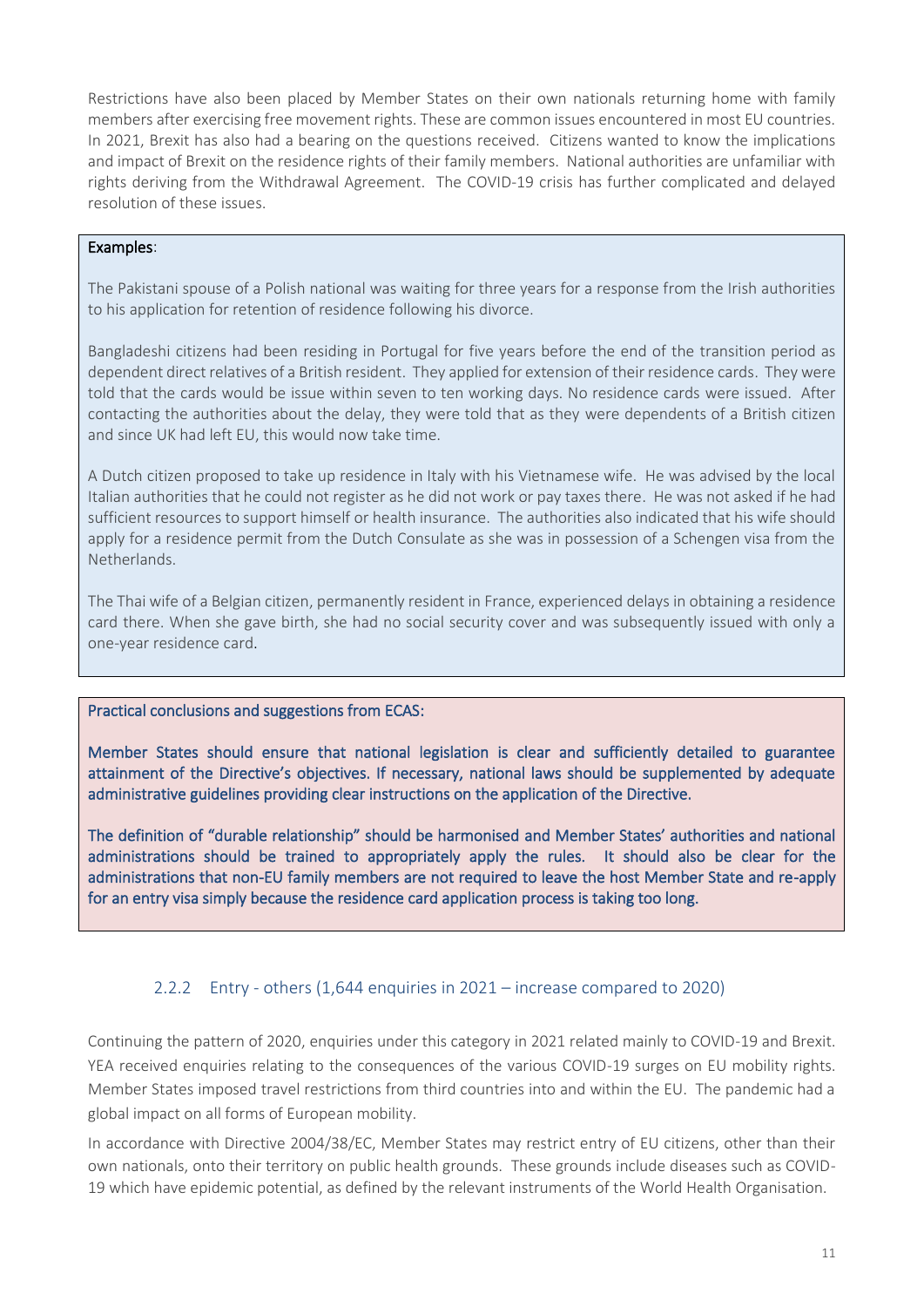Member States must, at all times, comply with the safeguards laid down in Directive 2004/38/EC, in particular, the principles of proportionality and non-discrimination.

EU citizens and their family members have been severely affected by the COVID-19 restrictions. No clear information was available. Citizens required information about their rights to cross EU borders (rules, documents, testing, certificates, etc.). They complained about the lack of harmonisation between the Member States. YEA received questions on the lawfulness under EU law of the mandatory vaccination policy introduced in some Member States. On the 1st of July 2021, the European Digital COVID Certificate came into force pursuant to Regulation (EU) No. 2021/953. The system introduced under the Regulation facilitates free movement of people with the highest possible level of security while the virus is still circulating. Implementation of the Regulation at national level led to many practical questions and often led to discrimination.

#### Examples:

The Swedish authorities refused to issue EU Digital COVID Certificates to European citizens residing in Sweden who were vaccinated there. The refusal was based on the fact that some EU citizens working in Sweden for less than 1 year did not have a personal tax number. An Irish citizen residing in Sweden was double vaccinated but was unable to obtain an EU Digital COVID Certificate because he had no personal tax number. The issue has also affected many European students in Sweden who had no personal tax number, but had no choice other than to be vaccinated in Sweden as they could not return to their home countries.

A Hungarian citizen was fully vaccinated with Russian vaccine doses. However, the vaccine had not yet been approved by EMA (it was approved only by the Hungarian health authorities). Even though he was able to apply for an EU Digital COVID Certificate, he was unable to travel to Malta as Malta did not recognise the Russian vaccine. The citizen received a Pfizer booster (third) vaccination, but he was still unable to enter Malta unless he had been vaccinated with two doses of Pfizer. This problem affected many Hungarian travellers.

An Italian citizen travels throughout Europe for work reasons. Due to COVID-19 travel restrictions, the citizen was aware that an EU Digital COVID Certificate was required for travel and to re-enter Italy. However, it seems that certain tests carried out in Bavaria, Germany were not compatible with the EU Digital COVID Certificate as the QR Code given was not valid in other European countries.

Ryanair interpreted the restrictions on entry of Brazilian citizens into Ireland as including those who were family members of EU nationals. A Brazilian family member had been living in Ireland and was in possession of an Article 10 residence card. She was denied boarding by Ryanair on a flight from Madrid to Dublin.

#### Practical conclusions and suggestions from ECAS:

With the EU Digital Covid Certificate, the European Union proposed a unified and coordinated approach between the 27 Member States. However, each Member State retained a final say on movement within their respective territories and independently managed the crisis and the vaccination campaigns. The COVID-19 crisis exacerbated existing Member States' divergencies, whereas EU citizens' rights should have been safeguarded uniformly.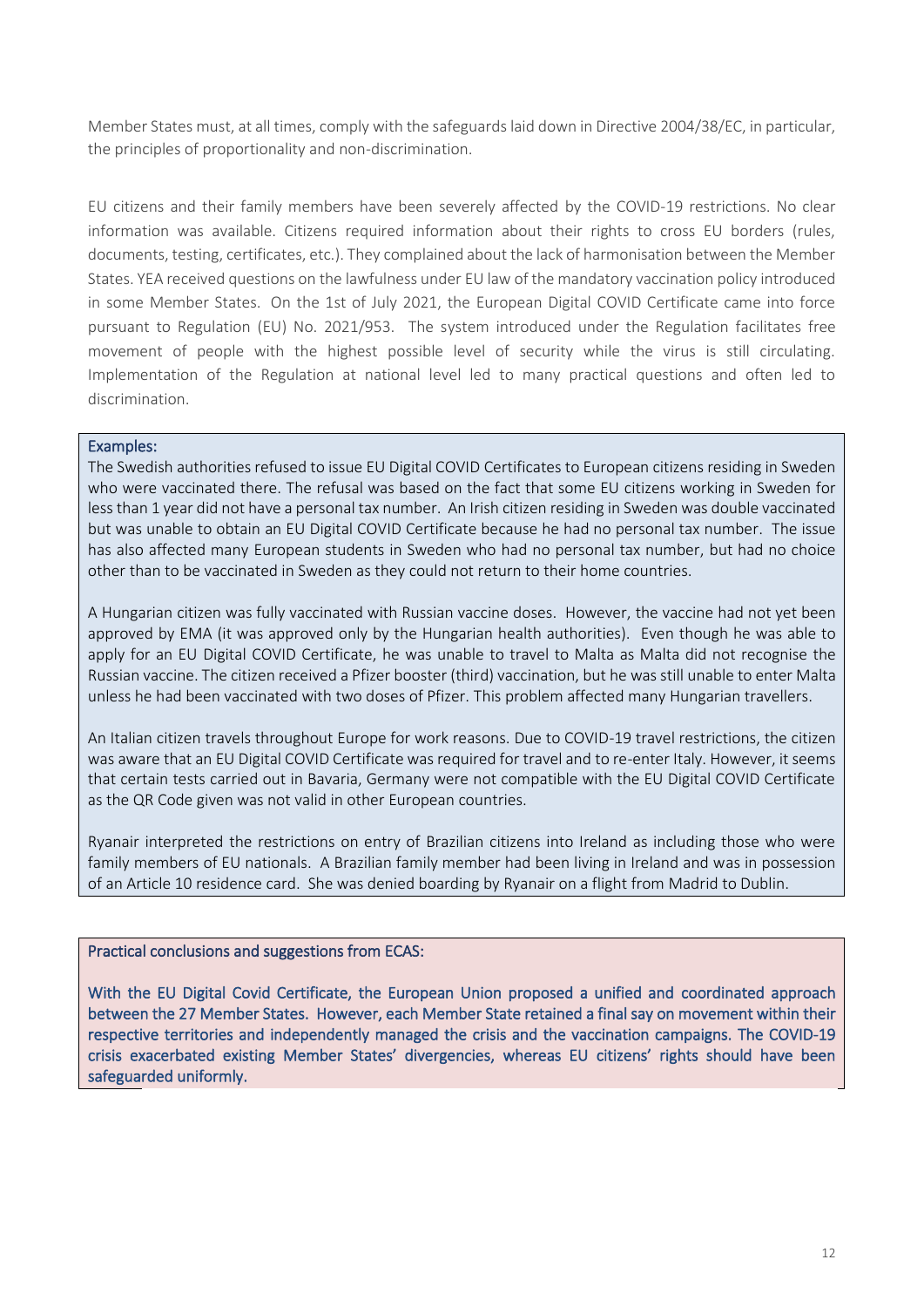#### 2.2.3 Other recurring and country specific problems linked to entry and residence

<span id="page-12-0"></span>In 2021, a significant number of citizens living and working legally in the United Kingdom wanted to know the implications and impact of Brexit on their mobility rights. British citizens resident in other Member States queried the consequences of Brexit on their rights in their host Member State. Some administrations are unfamiliar with the Withdrawal Agreement. As a consequence, difficulties or excessive delays have been reported in obtaining relevant information.

#### Examples:

A Romanian citizen who was not a beneficiary of the Withdrawal Agreement, queried whether she would be able to travel to the UK on presentation of a national identity card.

A British couple who were beneficiaries of the Withdrawal Agreement having lived in France for over five years, complained that they did not receive the correct residence documents from the French authorities.

The British wife of a German citizen who lived in Germany since the 1970s, was refused renewal of her residence card by the German authorities, because she did not provide sufficient evidence that Hamburg was her place of residence.

A Belgian cross-border worker was employed as a veterinarian in the UK and held a frontier worker permit. The citizen queried the restrictions that would apply when travelling to the UK from Belgium.

Administrative practices are often clearly in conflict with EU law. Excessive and worrying delays and formalities were again reported in obtaining residence. Additional documentation to support applications for residence cards was required. Some administrations question whether the conditions of the right to stay have been met and treat both EU citizens and their non-EU family members as though they are newcomers. Delays and excessive administrative formalities were reported. The COVID-19 crisis has intensified these issues.

#### Example:

A Belgian national was moving to Italy. She cancelled her address in Belgium. However, the Italian authorities insisted that she provided her official residence in Belgium to obtain an Italian fiscal code which is a prerequisite to being registered as a resident in Italy.

Before granting family allowance, the French authorities requested presentation of a residence card from a Dutch citizen who had been residing in France since 2009. In France, it is not necessary to apply for a residence card to be considered legally resident.

Dutch municipalities refuse to register EU citizens if they cannot present a lease or purchase contract for their accommodation and a birth certificate. These EU citizens are obliged to pay social security contributions in the Netherlands for many years but cannot claim benefits because they are not registered in the Netherlands. The Netherlands obliges them to remain registered in their country of origin where they are also not entitled to social security because they pay contributions in the Netherlands.

#### Practical conclusions and suggestions from ECAS:

Many obstacles to entry and residence rights for EU nationals and their non-EU family members existing today are caused by existing grey areas in the Citizenship Directive. A new Communication would provide up-to-date guidelines to the Member States and would contribute to improving the implementation of the Directive at national level for the benefit of EU citizens.